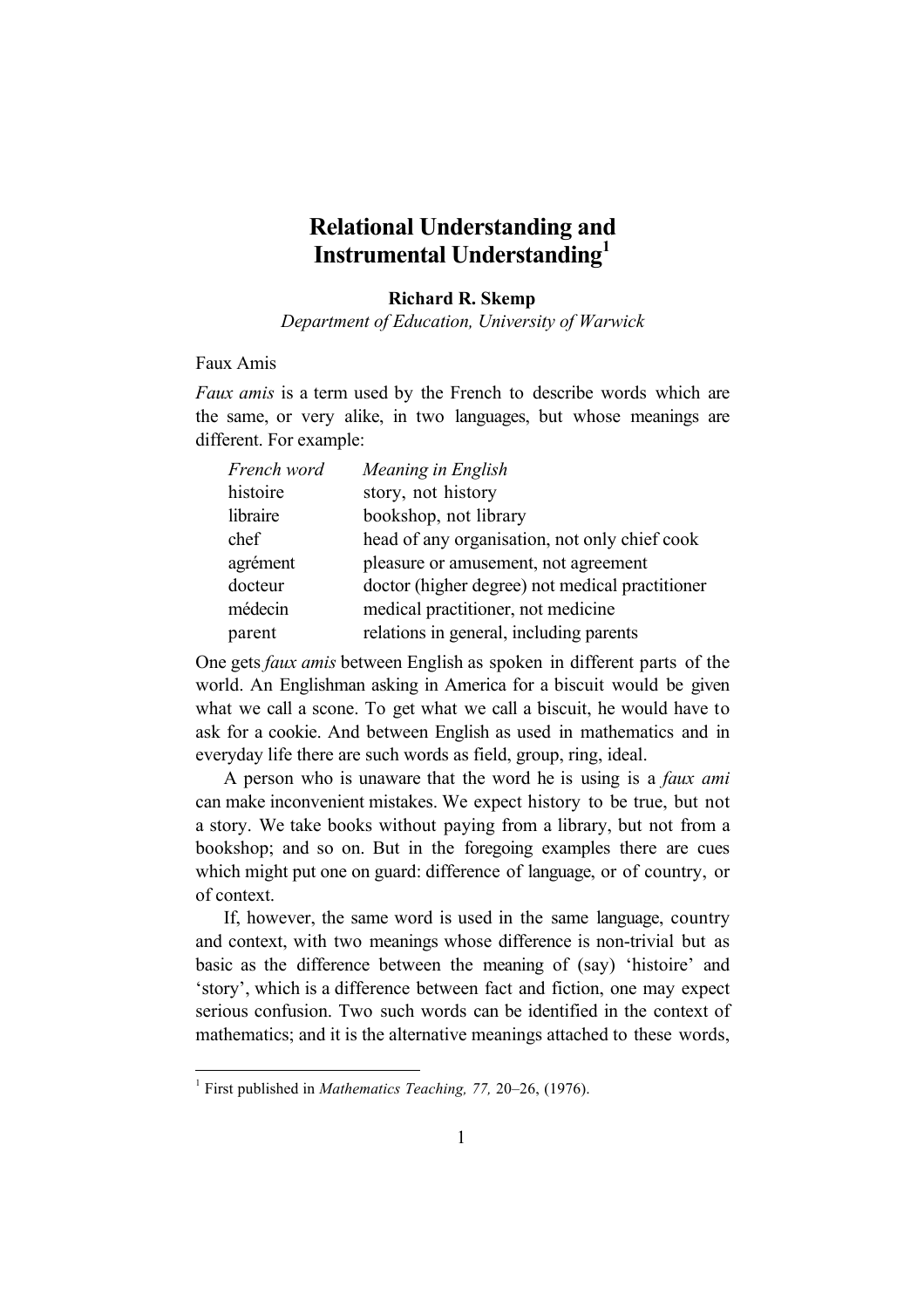each by a large following, which in my belief are at the root of many of the difficulties in mathematics education today.

One of these is 'understanding'. It was brought to my attention some years ago by Stieg Mellin-Olsen, of Bergen University, that there are in current use two meanings of this word. These he distinguishes by calling them 'relational understanding' and 'instrumental understanding'. By the former is meant what I have always meant by understanding, and probably most readers of this article: knowing both what to do and why. Instrumental understanding I would until recently not have regarded as understanding at all. It is what I have in the past described as 'rules without reasons', without realising that for many pupils *and their teachers* the possession of such a rule, and ability to use it, was why they meant by 'understanding'.

Suppose that a teacher reminds a class that the area of a rectangle is given by  $A = L \times B$ . A pupil who has been away says he does not understand, so the teacher gives him an explanation along these lines. "The formula tells you that to get the area of a rectangle, you multiply the length by the breadth." "Oh, I see," says the child, and gets on with the exercise. If we were now to say to him (in effect) "You may think you understand, but you don't really," he would not agree. "Of course I do. Look; I've got all these answers right." Nor would he be pleased at our devaluing of his achievement. And with his meaning of the word, he does understand.

We can all think of examples of this kind: 'borrowing' in subtraction, 'turn it upside down and multiply' for division by a fraction, 'take it over to the other side and change the sign', are obvious ones; but once the concept has been formed, other examples of instrumental explanations can be identified in abundance in many widely used texts. Here are two from a text used by a former direct-grant grammar school, now independent, with a high academic standard.

**Multiplication of fractions** To multiply a fraction by a fraction, multiply the two numerators together to make the numerator of the product, and the two denominators to makes its denominator.

 $E.g.$  $\frac{2}{3}$  of  $\frac{4}{5} = \frac{2 \times 4}{3 \times 5} = \frac{8}{15}$  $\frac{3}{5} \times \frac{10}{13} = \frac{30}{65} = \frac{6}{13}$ 

The multiplication sign  $\times$  is generally used instead of the word 'of'.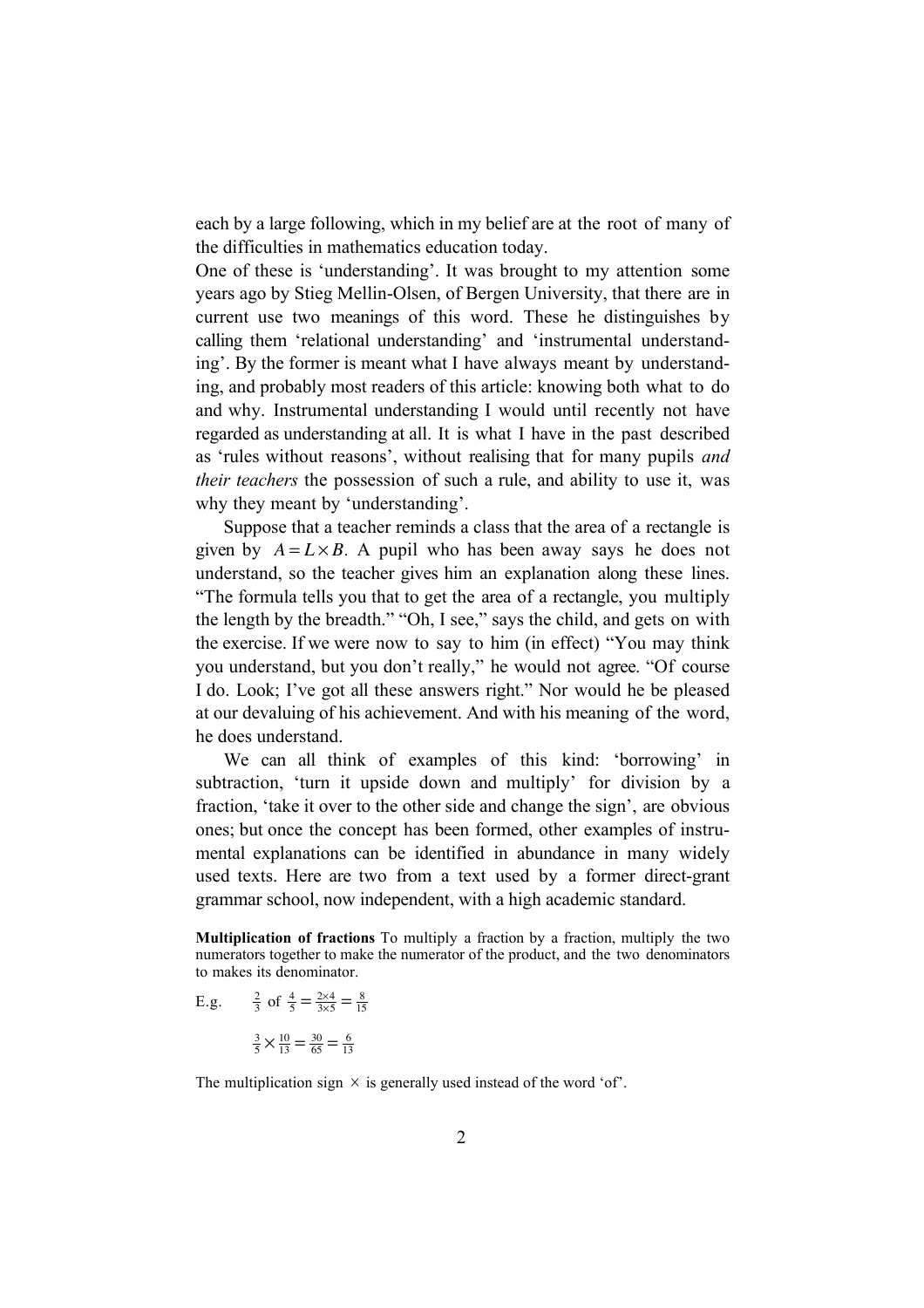**Circles** The circumference of a circle (that is its perimeter, or the length of its boundary) is found by measurement to be a little more than three times the length of its diameter. In any circle the circumference is approximately 3.1416 times the diameter, which is roughly  $3\frac{1}{7}$  times the diameter. Neither of these figures is exact, as the exact number cannot be expressed either as a fraction or a decimal. The number is represented by the Greek letter  $\pi$ .

Circumference = 
$$
\pi d
$$
 or  $2\pi r$ ,  
Area =  $\pi r^2$ .

The reader is urged to try for himself this exercise of looking for and identifying examples of instrumental explanations, both in texts and in the classroom. This will have three benefits. (i) For persons like the writer, and most readers of this article, it may be hard to realise how widespread is the instrumental approach. (ii) It will help, by repeated examples, to consolidate the two contrasting concepts. (iii) It is a good preparation for trying to formulate the difference in general terms. Result (i) is necessary for what follows in the rest of the present section, while (ii) and (iii) will be useful for the others.

If it is accepted that these two categories are both well-filled, by those pupils and teachers whose goals are respectively relational and instrumental understanding (by the pupil), two questions arise. First, does this matter? And second, is one kind better than the other? For years I have taken for granted the answers to both these questions: briefly, 'Yes; relational.' But the existence of a large body of experienced teachers and of a large number of texts belonging to the opposite camp has forced me to think more about why I hold this view. In the process of changing the judgement from an intuitive to a reflective one, I think I have learnt something useful. The two questions are not entirely separate, but in the present section I shall concentrate as far as possible on the first: does it matter?

The problem here is that of a mis-match, which arises automatically in any *faux ami* situation, and does not depend on whether A or B's meaning is 'the right one'. Let us imagine, if we can, that school A send a team to play school B at a game called 'football', but that neither team knows that there are two kinds (called 'association' and 'rugby'). School A plays soccer and has never heard of rugger, and vice versa for B. Each team will rapidly decide that the others are crazy, or a lot of foul players. Team A in particular will think that B uses a mis-shapen ball, and commit one foul after another. Unless the two sides stop and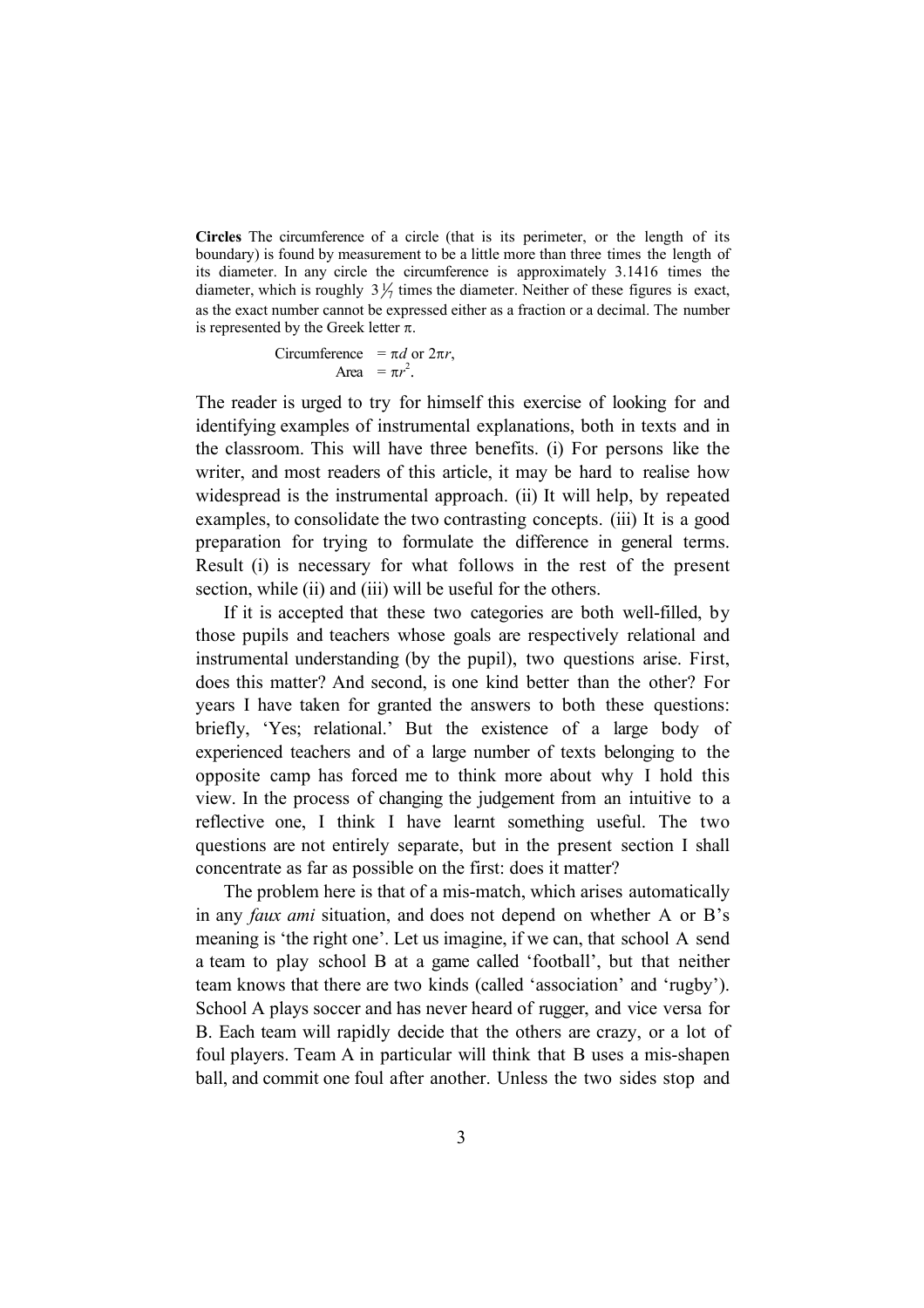talk about what game they think they are playing at, long enough to gain some mutual understanding, the game will break up in disorder and the two teams will never want to meet again.

Though it may be hard to imagine such a situation arising on the football field, this is not a far-fetched analogy for what goes on in many mathematics lessons, even now. There is this important difference, that one side at least cannot refuse to play. The encounter is compulsory, on five days a week, for about 36 weeks a year, over 10 years or more of a child's life.

Leaving aside for the moment whether one kind is better than the other, there are two kinds of mathematical mis-matches which can occur.

- 1. Pupils whose goal is to understand instrumentally, taught by a teacher who wants them to understand relationally.
- 2. The other way about.

The first of these will cause fewer problems short-term to the pupils, though it will be frustrating to the teacher. The pupils just won't want to know all the careful groundwork he gives in preparation for whatever is to be learnt next, nor his careful explanations. All they want is some kind of rule for getting the answer. As soon as this is reached, they latch on to it and ignore the rest.

If the teacher asks a question that does not quite fit the rule, of course they will get it wrong. For the following example I have to thank Mr. Peter Burney, at that time a student at Coventry College of Education on teaching practice. While teaching area, he became suspicious that the children did not really understand what they were doing. So he asked them: "What is the area of a field 20 cms by 15 yards?" The reply was: "300 square centimetres". He asked: "Why not 300 square yards?" Answer: "Because area is always in square centimetres."

To prevent errors like the above the pupils need another rule (or, of course, relational understanding), that both dimensions must be in the same unit. This anticipates one of the arguments which I shall use against instrumental understanding, that it usually involves a multiplicity of rules rather than fewer principles of more general application.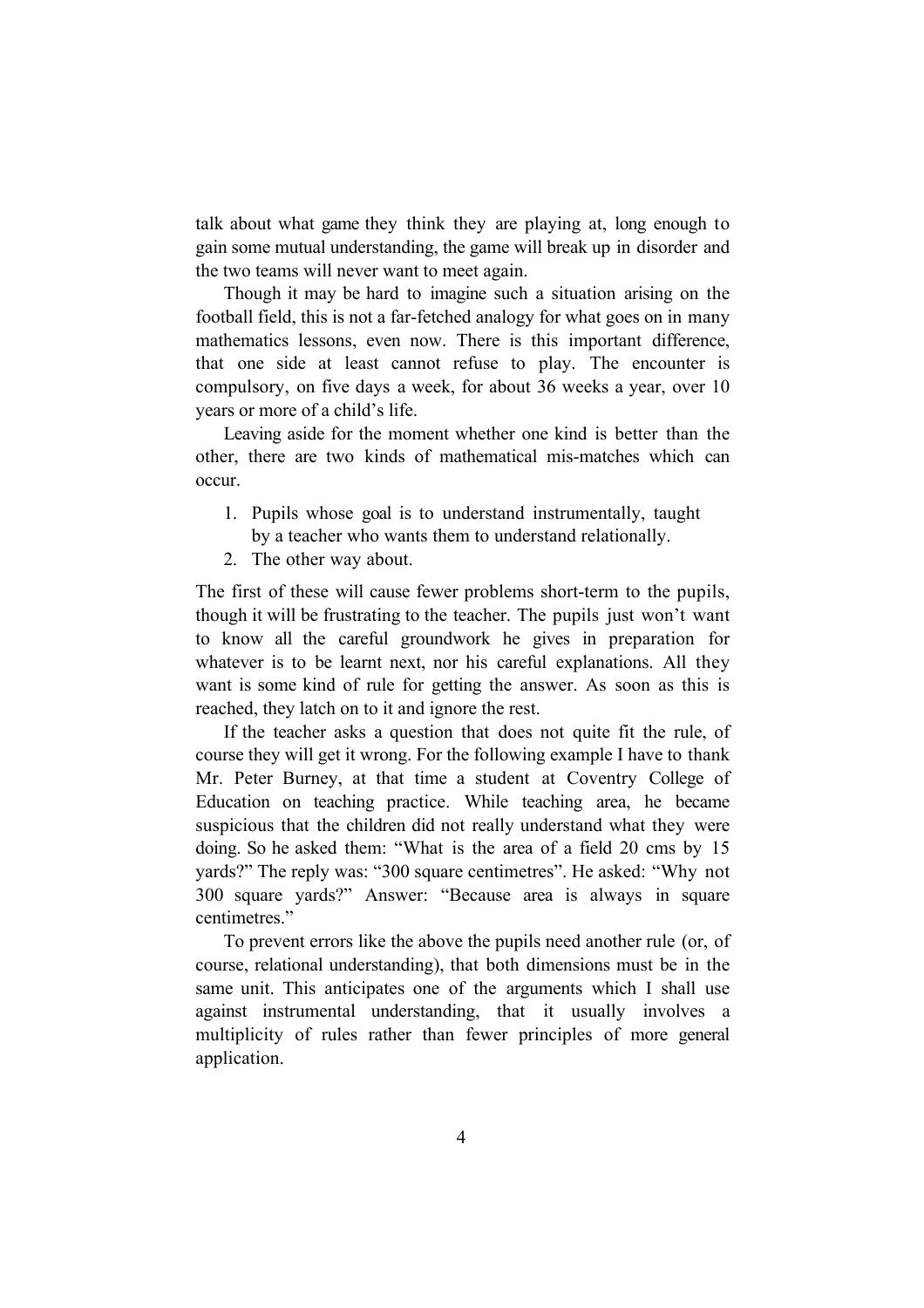There is of course always the chance that a few of the pupils will catch on to what the teacher is trying to do. If only for the sake of these, I think he should go on trying. By many, probably a majority, his attempts to convince them that being able to use the rule is not enough will not be well received. 'Well is the enemy of better,' and if pupils can get the right answers by the kind of thinking they are used to, they will not take kindly to suggestions that they should try for something beyond this.

The other mis-match, in which pupils are trying to understand relationally but the teaching makes this impossible, can be a more damaging one. An instance which stays in my memory is that of a neighbour's child, then seven years old. He was a very bright little boy, with an I.Q. of 140. At the age of five he could read *The Times,* but at seven he regularly cried over his mathematics homework. His misfortune was that he was trying to understand relationally teaching which could not be understood in this way. My evidence for this belief is that when I taught him relationally myself, with the help of Unifix, he caught on quickly and with real pleasure.

A less obvious mis-match is that which may occur between teacher and text. Suppose that we have a teacher whose conception of understanding is instrumental, who for one reason or other is using a text which aim is relational understanding by the pupil. It will take more than this to change his teaching style. I was in a school which was using my own text<sup>1</sup>, and noticed (they were at Chapter 1 of *Book* 1) that some of the pupils were writing answers like

'the set of {flowers}'.

When I mentioned this to the teacher (he was head of mathematics) he asked the class to pay attention to him and said: "Some of you are not writing your answers properly. Look at the example in the book, at the beginning of the exercise, and be sure you write you answers exactly like that."

Much of what is being taught under the description of "modern mathematics" is being taught and learnt just as instrumentally as were the syllabi which have been replaced. This is predictable from the difficulty of accommodating (restructuring) our existing schemas<sup>2</sup>. To the extent that this is so, the innovations have probably done more harm than good, by introducing a mis-match between the teacher and the aims implicit in the new content. For the purpose of introducing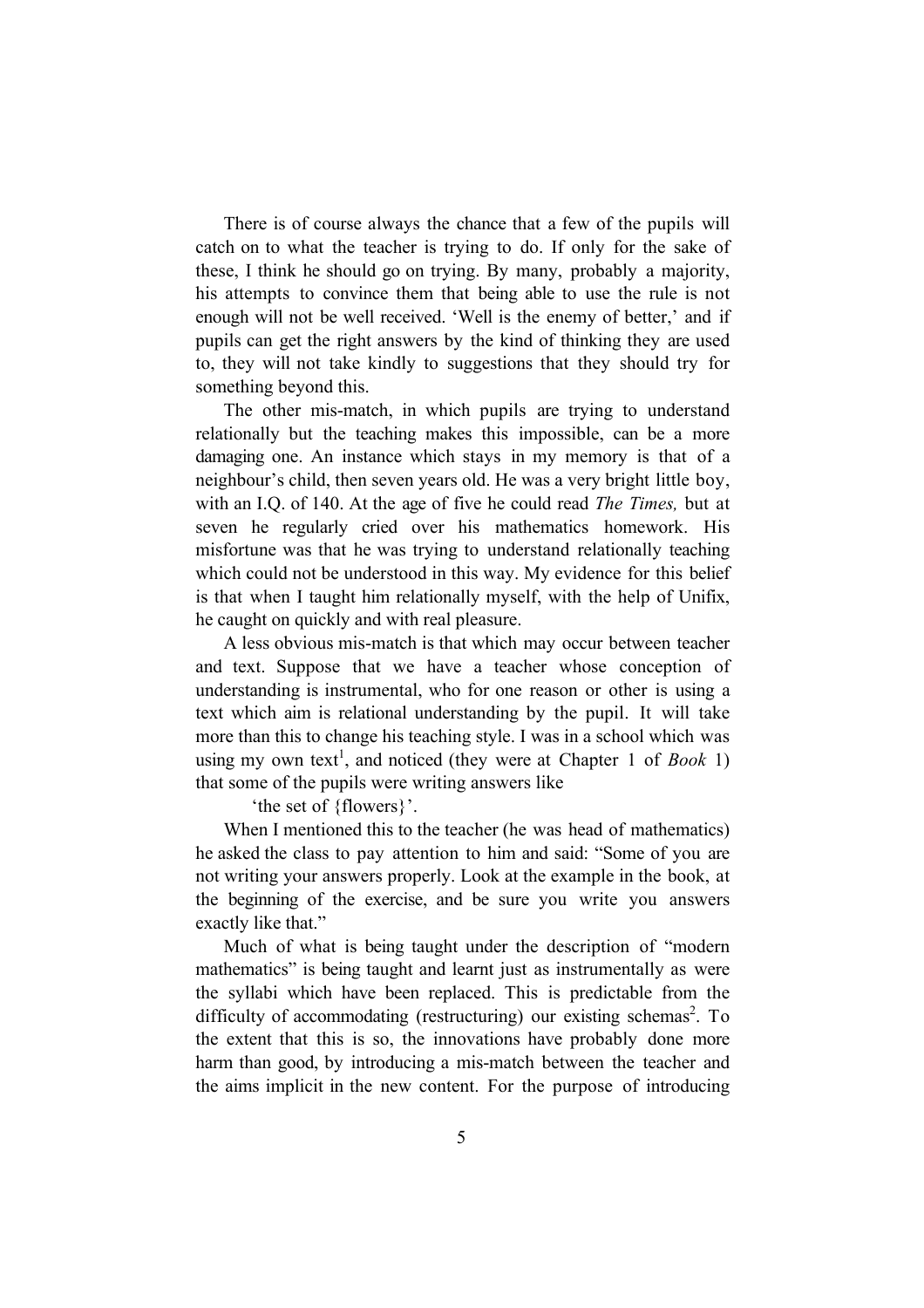ideas such as sets, mappings and variables is the help which, rightly used, they can give to relational understanding. If pupils are still being taught instrumentally, then a 'traditional' syllabus will probably benefit them more. They will at least acquire proficiency in a number of mathem-atical techniques which will be of use to them in other subjects, and whose lack has recently been the subject of complaints by teachers of science, employers and others.

Near the beginning I said that two *faux amis* could be identified in the context of mathematics. The second one is even more serious; it is the word 'mathematics' itself. For we are not talking about better and worse teaching of the same kind of mathematics. It is easy to think this, just as our imaginary soccer players who did not know that their opponents were playing a different game might think that the other side picked up the ball and ran with it because they could not kick properly, especially with such a mis-shapen ball. In which case they might kindly offer them a better ball and some lessons on dribbling.

It has taken me some time to realise that this is not the case. I used to think that maths teachers were all teaching the same subject, some doing it better than others.

I now believe that *there are two effectively different subjects being taught under the same name, 'mathematics'*. If this is true, then this difference matters beyond any of the differences in syllabi which are so widely debated. So I would like to try to emphasise the point with the help of another analogy.

Imagine that two groups of children are taught music as a penciland-paper subject. They are all shown the five-line stave, with the curly 'treble sign at the beginning; and taught that marks on the lines are called E, G, B, D, F. Marks between the lines are called F, A, C, E. They learn that a line with an open oval is called a minim, and is worth two with blacked-in ovals which are called crotchets, or four with blacked-in ovals and a tail which are called quavers, and so on – musical multiplication tables if you like. For one group of children, all their learning is of this kind and nothing beyond. If they have a music lesson a day, five days a week in school terms, and are told that it is important, these children could in time probably learn to write out the marks for simple melodies such as *God Save the Queen* and *Auld Lang Syne*, and to solve simple problems such as 'What time is this in?' and 'What key?', and even 'Transpose this melody from C major to A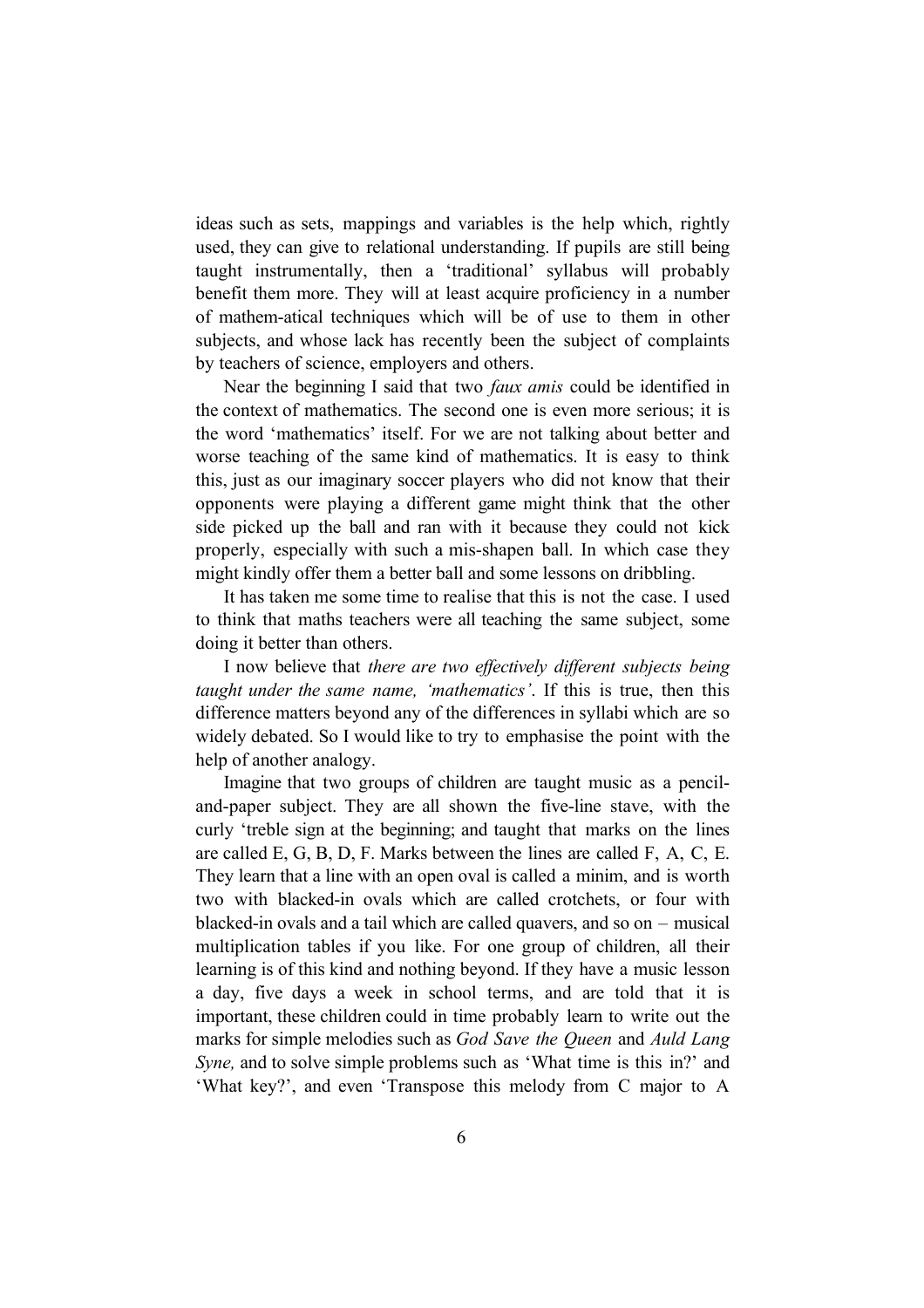major.' They would find it boring, and the rules to be memorised would be so numerous that problems like 'Write a simple accompaniment for this melody' would be too difficult for most. They would give up the subject as soon as possible, and remember it with dislike.

The other group is taught to associate certain sounds with these marks on paper. For the first few years these are audible sounds, which they make themselves on simple instruments. After a time they can still imagine the sounds whenever they see or write the marks on paper. Associated with every sequence of marks is a melody, and with every vertical set a harmony. The keys C major and A major have an audible relationship, and a similar relationship can be found between certain other pairs of keys. And so on. Much less memory work is involved, and what has to be remembered is largely in the form of related wholes (such as melodies) which their minds easily retain. Exercises such as were mentioned earlier ('Write a simple accompaniment') would be within the ability of most. These children would also find their learning intrinsically pleasurable, and many would continue it voluntarily, even after O-level or C.S.E.

For the present purpose I have invented two non-existent kinds of 'music lesson', both pencil-and-paper exercises (in the second case, after the first year or two). But the difference between these imaginary activities is no greater than that between two activities which actually go on under the name of mathematics. (We can make the analogy closer, if we imagine that the first group of children were initially taught sounds for the notes in a rather half-hearted way, but that the associations were too ill-formed and unorganised to last.)

The above analogy is, clearly, heavily biased in favour of relational mathematics. This reflects my own viewpoint. To call it a viewpoint, however, implies that I no longer regard it as a self-evident truth which requires no justification: which it can hardly be if many experienced teachers continue to teach instrumental mathematics. The next step is to try to argue the merits of both points of view as clearly and fairly as possible; and especially of the point of view opposite to one's own. This is why the next section is called Devil's Advocate. In one way this only describes that part which puts the case for instrumental understanding. But it also justifies the other part, since an imaginary opponent who thinks differently from oneself is a good device for making clearer to oneself why one does think this way.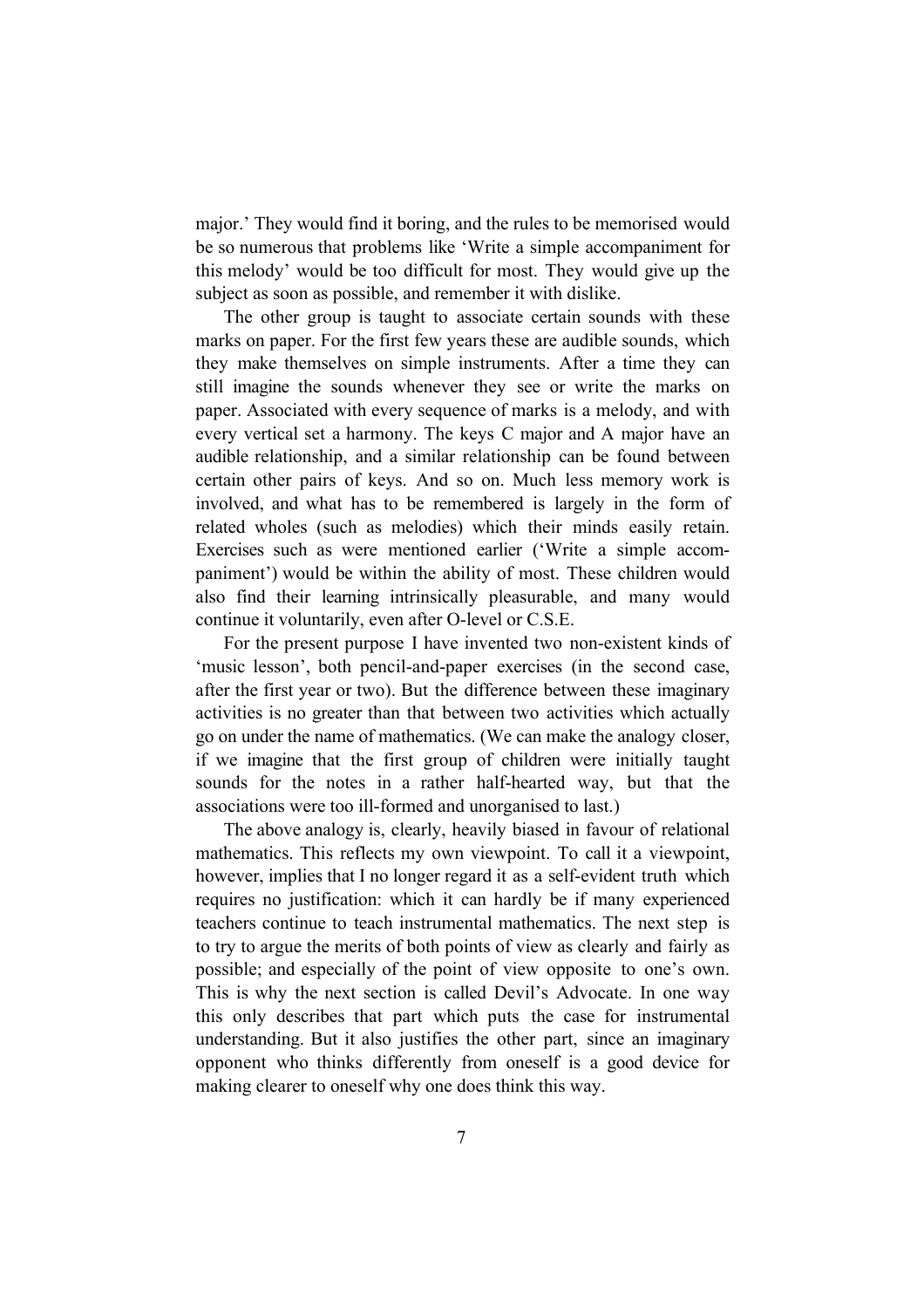# **Devil's Advocate**

Given that so many teachers teach instrumental mathematics, might this be because it does have certain advantages? I have been able to think of three advantages (as distinct from situational reasons for teaching this way, which will be discussed later).

- 1. Within its own context, instrumental mathematics is usually easier to understand; sometimes much easier. Some topics, such as multiplying two negative numbers together, or dividing by a fractional number, are difficult to understand relationally. "Minus times minus equals plus" and "to divide by a fraction you turn it upside down and multiply' are easily remembered rules. If what is wanted is a page of right answers, instrumental mathematics can provide this more quickly and easily.
- 2. So the rewards are more immediate, and more apparent. It is nice to get a page of right answers, and we must not underrate the importance of the feeling of success which pupils get from this. Recently I visited a school where some of the children describe themselves as 'thickos'. Their teachers use the term too. These children need success to restore their self-confidence, and it can be argued that they can achieve this more quickly and easily in instrumental mathematics than in relational.
- 3. Just because less knowledge is involved, one can often get the right answer more quickly and reliably by instrumental thinking than relational. This difference, is so marked that even relational mathematicians often use instrumental thinking. This is a point of much theoretical interest, which I hope to discuss more fully on a future occasion.

The above may well not do full justice to instrumental mathematics. I shall be glad to know of any further advantages which it may have.

There are four advantages (at least) in relational mathematics.

4. *It is more adaptable to new tasks.* Recently I was trying to help a boy who had learnt to multiply two decimal fractions together by dropping the decimal point, multiplying as for whole numbers, and re-inserting the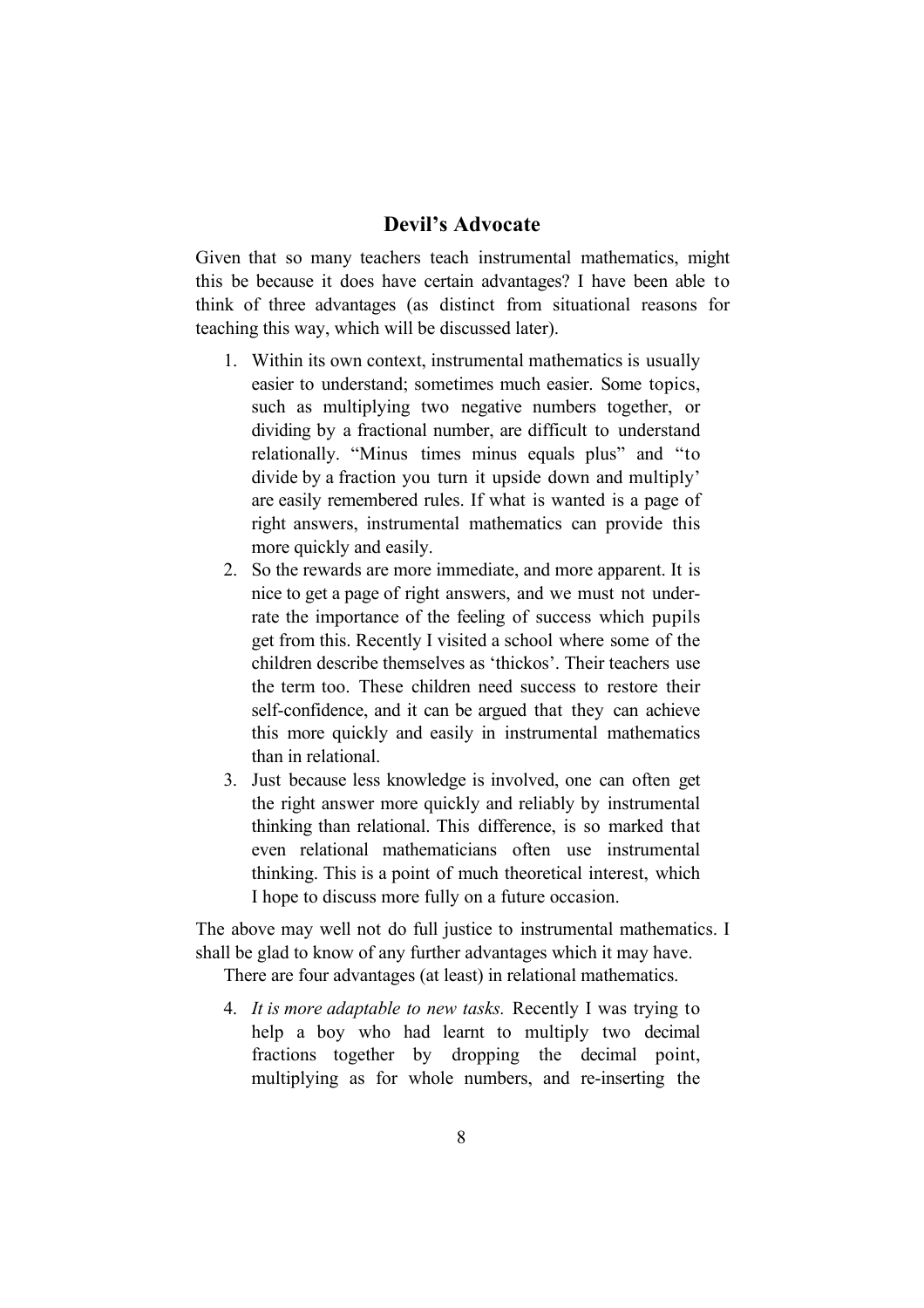decimal point to give the same total number of digits after the decimal point as there were before. This is a handy method if you know why it works. Through no fault of his own, this child did not; and not unreasonably, applied it also to division of decimals. By this method  $4.8 \div 0.6$  came to 0.08. The same pupil had also learnt that if you know two angles of a triangle, you can find the third by adding the two given angles together and subtracting from 180˚ . He got ten questions right this way (his teacher believed in plenty of practise), and went on to use the same method for finding the exterior angles. So he got the next five answers wrong.

I do not think he was being stupid in either of these cases. He was simply extrapolating from what he already knew. But relational understanding, by knowing not only what method worked but why, would have enabled him to relate the method to the problem, and possibly to adapt the method to new problems. Instrumental understanding necessitates memorising which problems a method works for and which not, and also learning a different method for each new class of problems. So the first advantage of relational mathematics leads to:

5. *It is easier to remember.* There is a seeming paradox here, in that it is certainly harder to learn. It is certainly easier for pupils to learn that 'area of a triangle =  $\frac{1}{2}$  base  $\times$  height' than to learn why this is so. But they then have to learn separate rules for triangles, rectangles, parallelograms, trapeziums; whereas relational understanding consists partly in seeing all these in relation to the area of a rectangle. It is still desirable to know the separate rules; one does not want to have to derive them afresh every time. But knowing also how they are inter-related enables one to remember them as parts of a connected whole, which is easier.

There is more to learn – the connections as well as the separate rules – but the result, once learnt, is more lasting. So there is less re-learning to do, and long-term the time taken may well be less altogether.

Teaching for relational understanding may also involve more actual content. Earlier, an instrumental explanation was quoted leading to the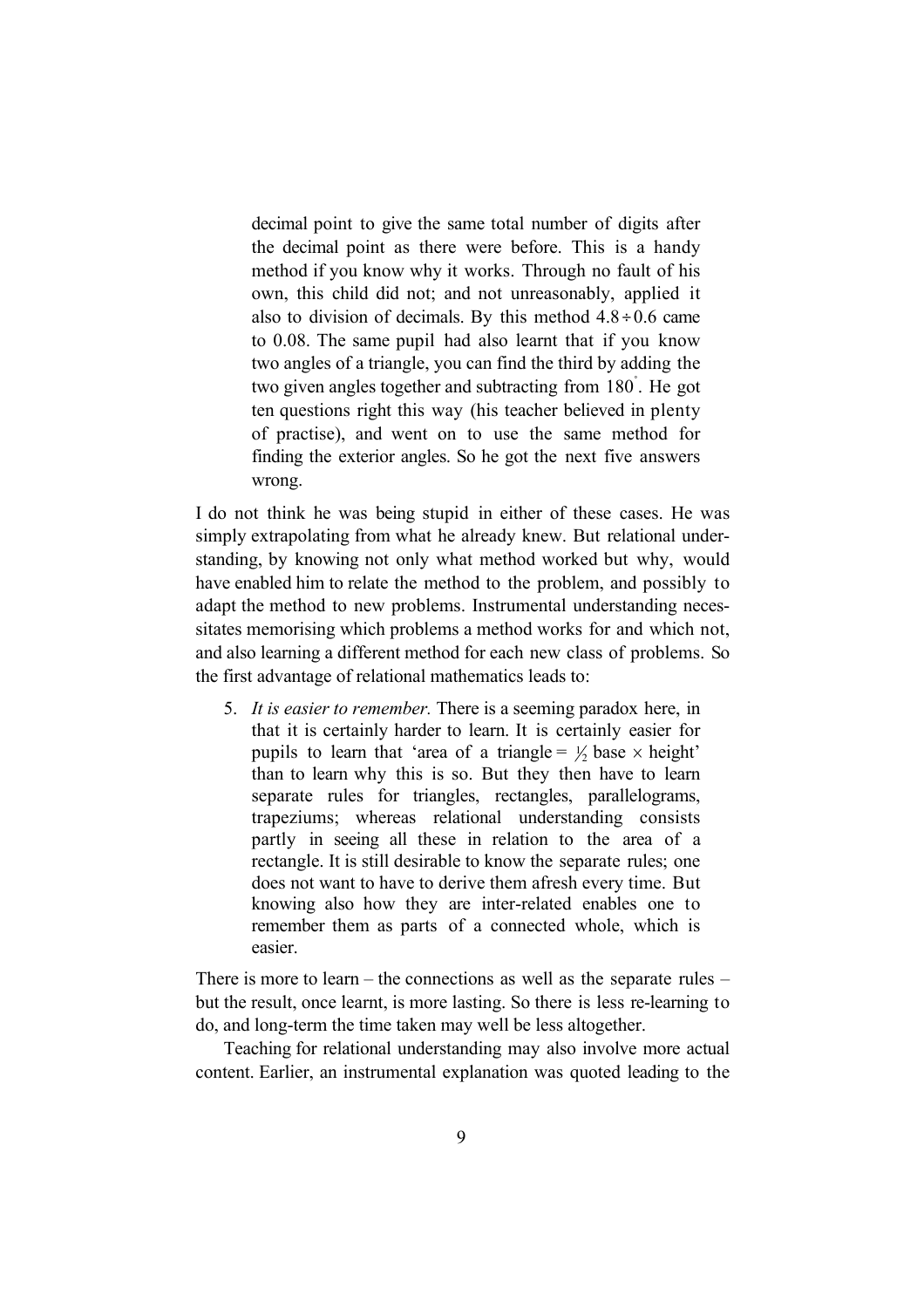statement 'Circumference  $= \pi d$ '. For relational understanding of this, the idea of a proportion would have to be taught first (among others), and this would make it a much longer job than simply teaching the rules as given. But proportionality has such a wide range of other applications that it is worth teaching on these grounds also. In relational mathematics this happens rather often. Ideas required for understanding a particular topic turn out to be basic for understanding many other topics too. Sets, mappings and equivalence are such ideas. Unfortunately the benefits which might come from teaching them are often lost by teaching them as separate topics, rather than as fundamental concepts by which whole areas of mathematics can be interrelated.

- 6. *Relational knowledge can be effective as a goal in itself.* This is an empiric fact, based on evidence from controlled experiments using non-mathematical material. The need for external rewards and punishments is greatly reduced, making what is often called the 'motivational' side of teacher's job much easier. This is related to:
- 7. *Relational schemas are organic in quality.* This is the best way I have been able to formulate a quality by which they seem to act as an agent of their own growth. The connection with 3 is that if people get satisfaction from relational understanding, they may not only try to understand relationally new material which is put before them, but also actively seek out new material and explore new areas, very much like a tree extending its roots or an animal exploring new territory in search of nourishment. To develop this idea beyond the level of an analogy is beyond the scope of the present paper, but it is too important to leave out.

If the above is anything like a fair presentation of the cases for the two sides, it would appear that while a case might exist for instrumental mathematics short-term and within a limited context, long-term and in the context of a child's whole education it does not. So why are so many children taught only instrumental mathematics throughout their school careers? Unless we can answer this, there is little hope of improving the situation.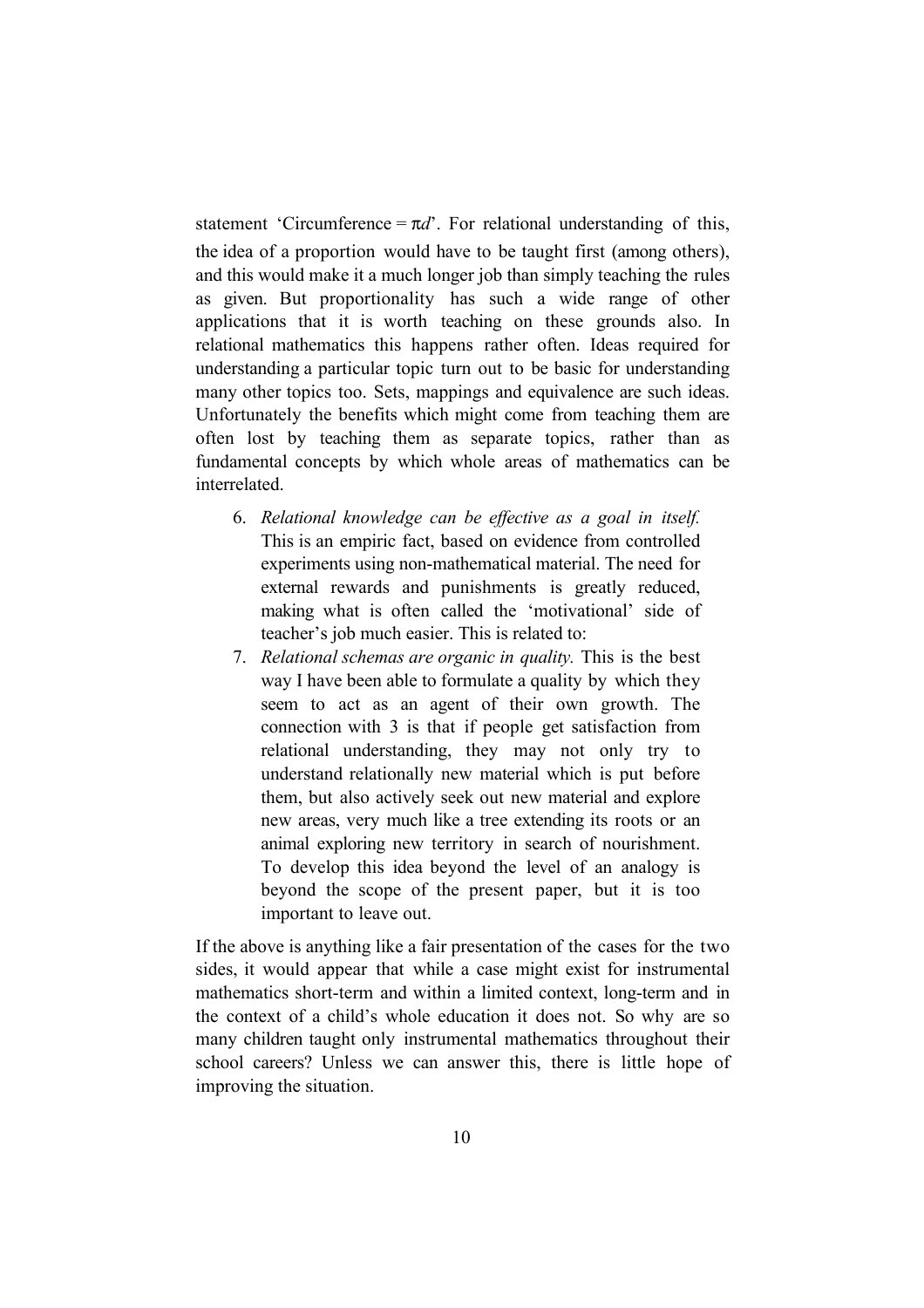An individual teacher might make a reasoned choice to teach for instrumental understanding on one or more of the following grounds.

- 1. That relational understanding would take too long to achieve, and to be able to use a particular technique is all that these pupils are likely to need.
- 2. That relational understanding of a particular topic is too difficult, but the pupils still need it for examination reasons.
- 3. That a skill is needed for use in another subject (e.g. science) before it can be understood relationally with the schemas presently available to the pupil.
- 4. That he is a junior teacher in a school where all the other mathematics teaching is instrumental.

All of these imply, as does the phrase 'make a reasoned choice', that he is able to consider the alternative goals of instrumental and relational understanding on their merits and in relation to a particular situation. To make an informed choice of this kind implies awareness of the distinction, and relational understanding of the mathematics itself. So nothing else but relational understanding can ever be adequate for a teacher. One has to face the fact that this is absent in many who teach mathematics; perhaps even a majority.

Situational factors which contribute to the difficulty include:

- 1. *The backwash effect of examinations.* In view of the importance of examinations for future employment, one can hardly blame pupils if success in these is one of their major aims. The way pupils work cannot but be influenced by the goal for which they are working, which is to answer correctly a sufficient number of questions.
- 2. *Over-burdened syllabi.* Part of the trouble here is the high concentration of the information content of mathematics. A mathematical statement may condense into a single line as much as in another subject might take over one or two paragraphs. By mathematicians accustomed to handling such concentrated ideas, this is often overlooked (which may be why most mathematics lecturers go too fast). Non-mathematicians do not realise it at all. Whatever the reason, almost all syllabi would be much better if much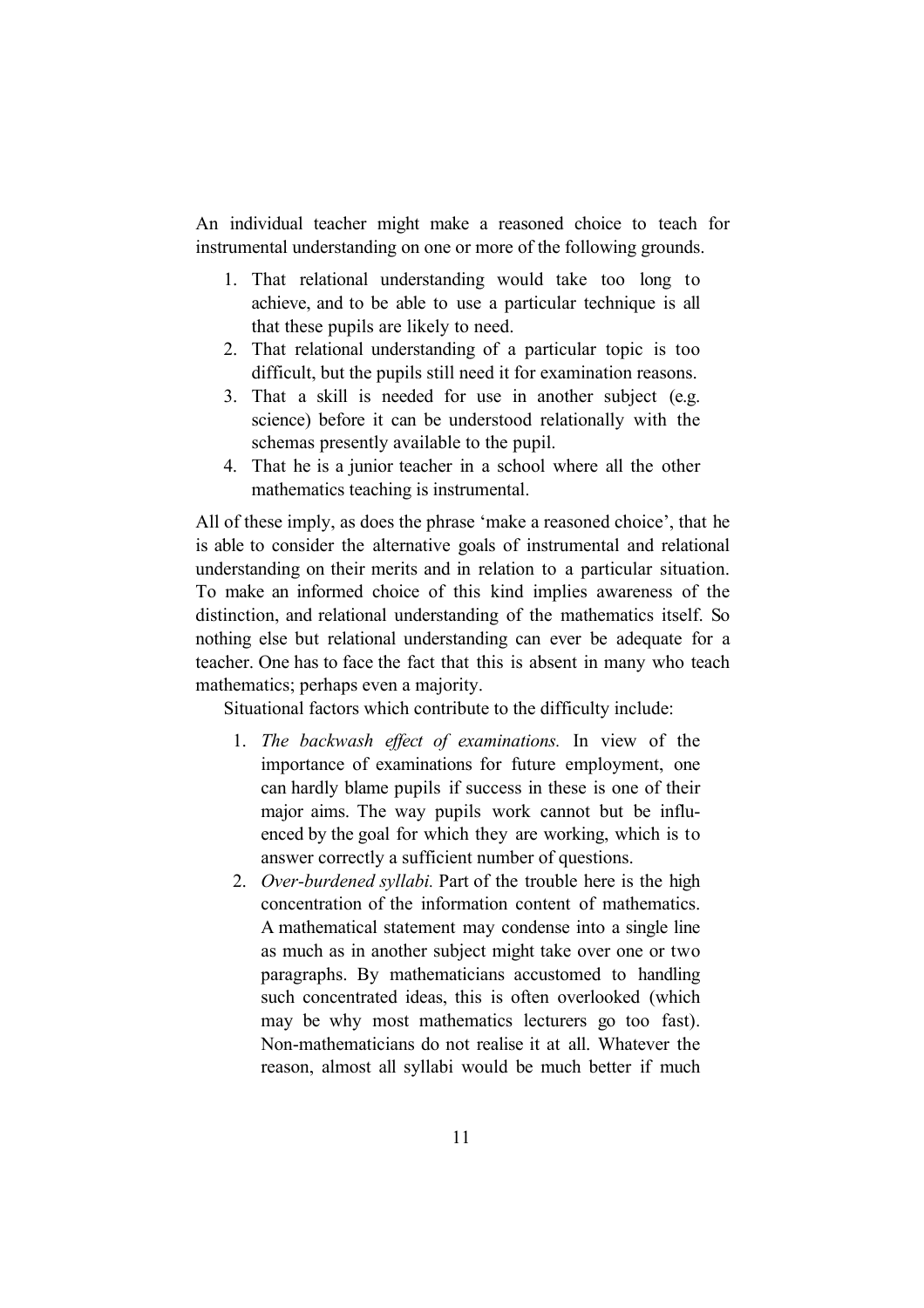reduced in amount so that there would be time to teach them better.

- 3. *Difficulty of assessment* of whether a person understands relationally or instrumentally. From the marks he makes on paper, it is very hard to make valid inference about the mental processes by which a pupil has been led to make them; hence the difficulty of sound examining in mathematics. In a teaching situation, talking with the pupil is almost certainly the best way to find out; but in a class of over 30, it may be difficult to find the time.
- 4. *The great psychological difficulty for teachers of accommodating (re-structuring) their existing and long-standing schemas,* even for the minority who know they need to, want to do so, and have time for study.

From a recent article<sup>3</sup> discussing the practical, intellectual and cultural value of a mathematics education (and I have no doubt that he means relational mathematics!) by Sir Hermann Bondi, I take these three paragraphs. (In the original, they are not consecutive.)

So far my glowing tribute to mathematics has left out a vital point: the rejection of mathematics by so many, a rejection that in not a few cases turns to abject fright.

The negative attitude to mathematics, unhappily so common, even among otherwise highly-educated people, is surely the greatest measure for our failure and a real danger to our society.

This is perhaps the clearest indication that something is wrong, and indeed very wrong, with the situation. It is not hard to blame education for at least a share of the responsibility; it is harder to pinpoint the blame, and even more difficult to suggest new remedies.

If for 'blame' we may substitute 'cause', there can be small doubt that the widespread failure to teach relational mathematics – a failure to be found in primary, secondary and further education, and in 'modern' as well as 'traditional' courses – can be identified as a major cause. To suggest new remedies is indeed difficult, but it may be hoped that diagnosis is one good step towards a cure. Another step will be offered in the next section.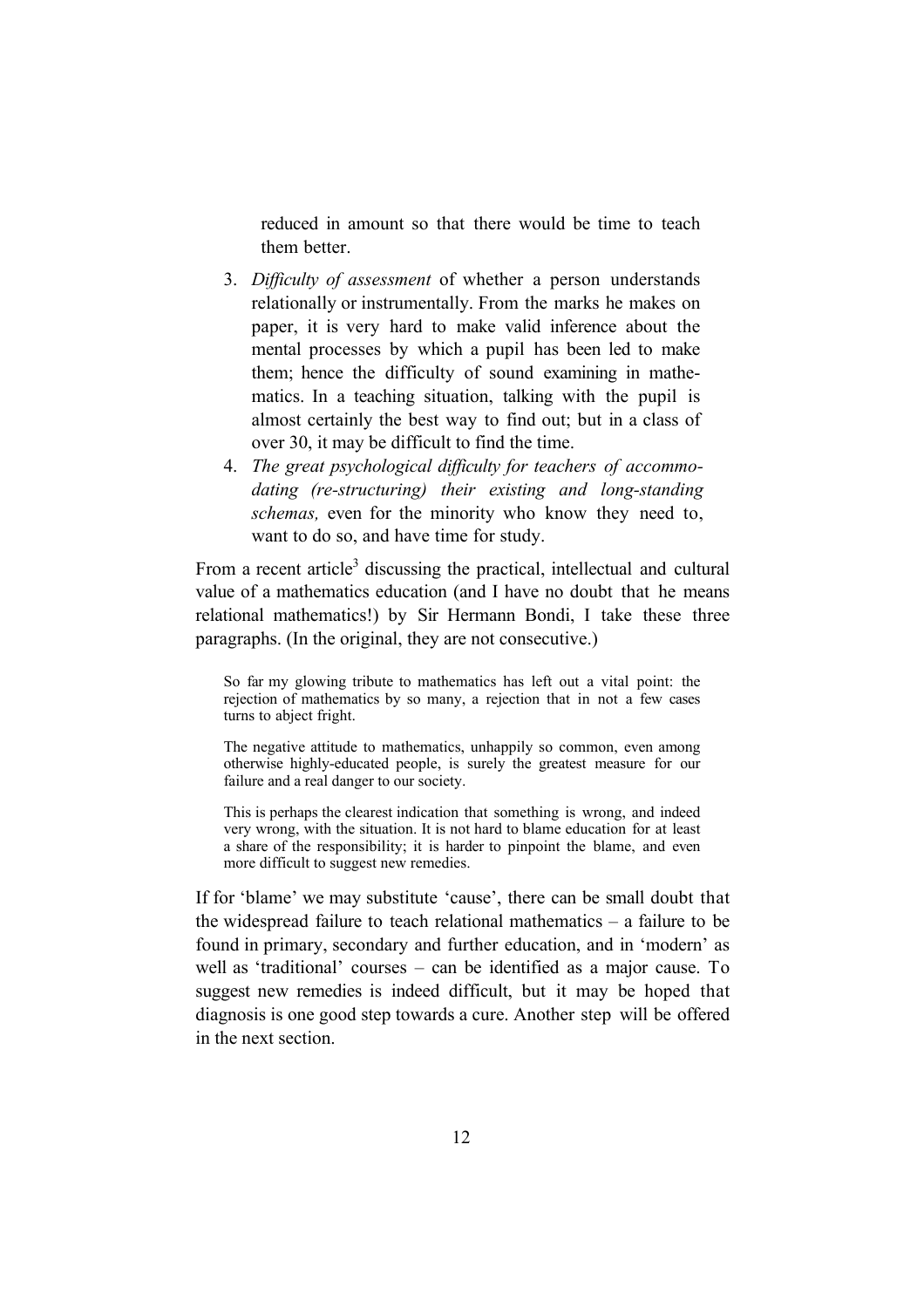## **A Theoretical Formulation**

There is nothing so powerful for directing one's actions in a complex situation, and for coordinating one's own efforts with those of others, as a good theory. All good teachers build up their own stores of empirical knowledge, and have abstracted from these some general principles on which they rely for guidance. But while their knowledge remains in this form it is largely still at the intuitive level within individuals, and cannot be communicated, both for this reason and because there is no shared conceptual structure (schema) in terms of which it can be formulated. Were this possible, individual efforts could be integrated into a unified body of knowledge which would be available for use by newcomers to the profession. At present most teachers have to learn from their own mistakes.

For some time my own comprehension of the difference between the two kinds of learning which lead respectively to relational and instrumental mathematics remained at the intuitive level, though I was personally convinced that the difference was one of great importance, and this view was shared by most of those with whom I discussed it. Awareness of the need for an explicit formulation was forced on me in the course of two parallel research projects; and insight came, quite suddenly, during a recent conference. Once seen it appears quite simple, and one wonders why I did not think of it before. But there are two kinds of simplicity: that of naivety; and that which, by penetrating beyond superficial differences, brings simplicity by unifying. It is the second kind which a good theory has to offer, and this is harder to achieve.

A concrete example is necessary to begin with. When I went to stay in a certain town for the first time, I quickly learnt several particular routes. I learnt to get between where I was staying and the office of the colleague with whom I was working; between where I was staying and the office of the colleague with whom I was working; between where I was staying and the university refectory where I ate; between my friend's office and the refectory; and two or three others. In brief, I learnt a limited number of fixed plans by which I could get from particular starting locations to particular goal locations.

As soon as I had some free time, I began to explore the town. Now I was not wanting to get anywhere specific, but to learn my way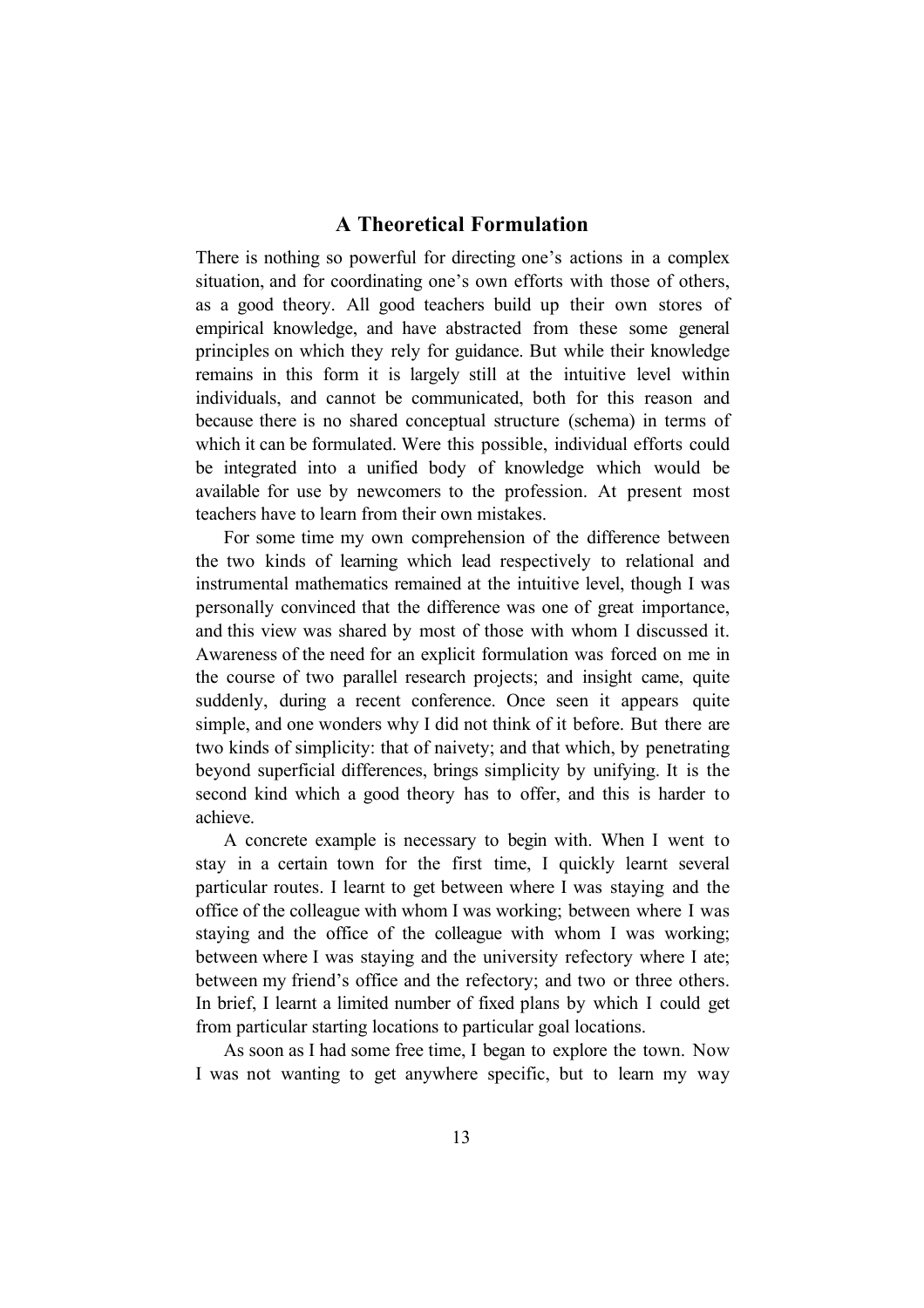around, and in the process to see what I might come upon that was of interest. At this stage my goal was a different one: to construct in my mind a cognitive map of the town.

These two activities are quite different. Nevertheless they are, to an outside observer, difficult to distinguish. Anyone seeing me walk from A to B would have great difficulty in knowing (without asking me) which of the two I was engaged in. But the most important thing about an activity is its goal. In one case my goal was to get to B, which is a physical location. In the other it was to enlarge or consolidate my mental map of the town, which is a state of knowledge.

A person with a set of fixed plans can find his way from a certain set of starting points to a certain set of goals. The characteristic of a plan is that it tells him what to do at each choice point: turn right out of the door, go straight on past the church, and so on. But if at any stage he makes a mistake, he will be lost; and he will stay lost if he is not able to retrace his steps and get back on the right path.

In contrast, a person with a mental map of the town has something from which he can produce, when needed, an almost infinite number of plans by which he can guide his steps from any starting point to any finishing point, provided only that both can be imagined on his mental map. And if he does take a wrong turn, he will still know where he is, and thereby be able to correct his mistake without getting lost; even perhaps to learn from it.

The analogy between the foregoing and the learning of mathematics is close. The kind of learning which leads to instrumental mathematics consists of the learning of an increasing number of fixed plans, by which pupils can find their way from particular starting points (the data) to required finishing points (the answers to the questions). The plan tells them what to do at each choice point, as in the concrete example. And as in the concrete example, *what has to be done next is determined purely by the local situation.* (When you see the post office, turn left. When you have cleared brackets, collect like terms.) There is no awareness of the overall relationship between successive stages, and the final goal. And in both cases, the learner is dependent on outside guidance for learning each new 'way to get there'.

In contrast, learning relational mathematics consists of building up a conceptual structure (schema) from which its possessor can (in principle) produce an unlimited number of plans for getting from any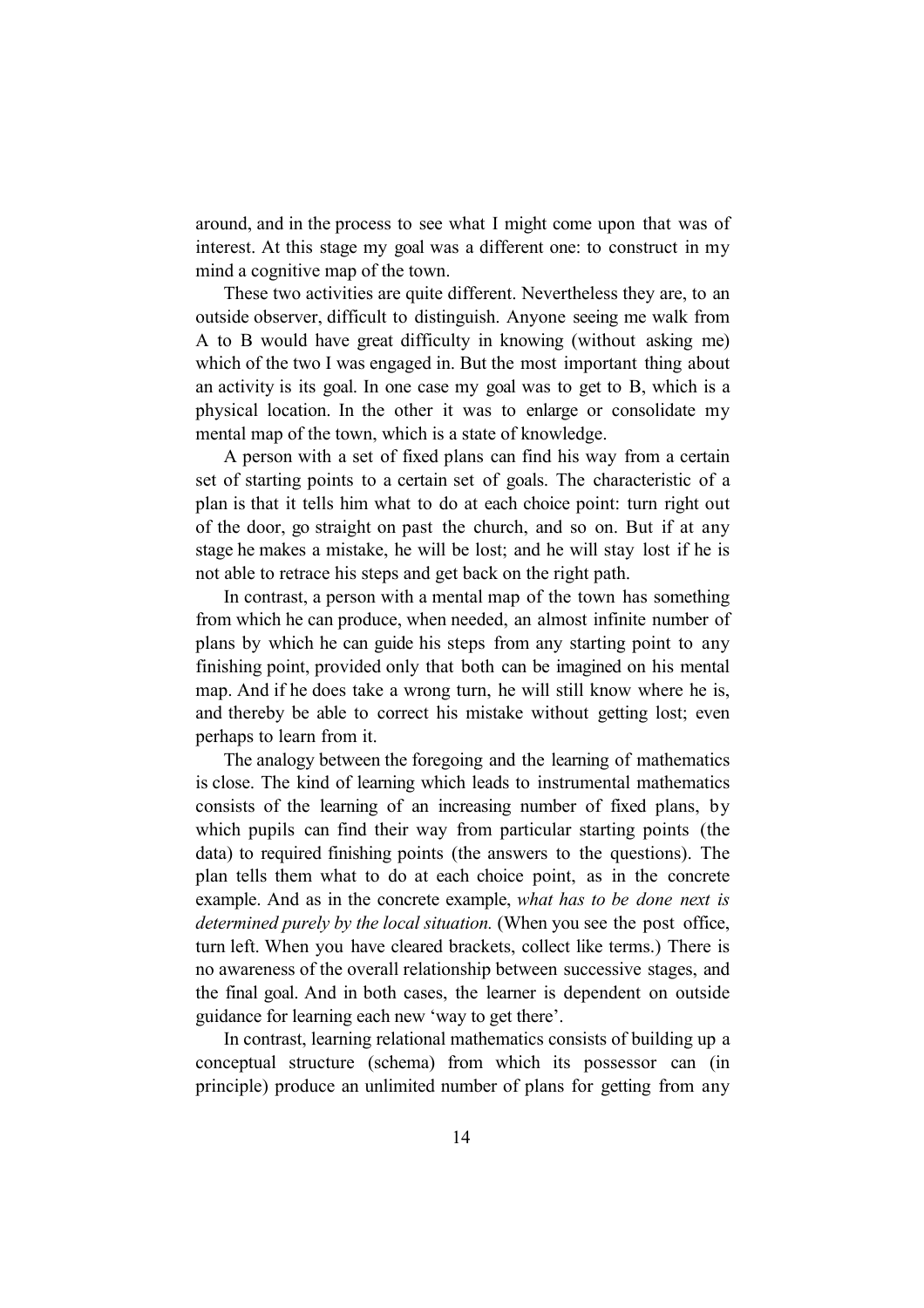starting point within his schema to any finishing point. (I say 'in principle' because of course some of these paths will be much harder to construct than others.)

This kind of learning is different in several ways from instrumental learning.

- 1. The means become independent of particular ends to be reached thereby.
- 2. Building up a schema within a given area of knowledge becomes an intrinsically satisfying goal in itself.
- 3. The more complete a pupil's schema, the greater his feeling of confidence in his own ability to find new ways of 'getting there' without outside help.
- 4. But a schema is never complete. As our schemas enlarge, so our awareness of possibilities is thereby enlarged. Thus the process often becomes self-continuing, and (by virtue of 3) self-rewarding.

Taking again for a moment the role of devil's advocate, it is fair to ask whether we are indeed talking about two subjects, relational mathematics and instrumental mathematics, or just two ways of thinking about the same subject matter. Using the concrete analogy, the two processes described might be regarded as two different ways of knowing about the same town; in which case the distinction made between relational and instrumental understanding would be valid, but not between instrumental and relational mathematics.

But what constitutes mathematics is not the subject matter, but a particular kind of knowledge about it. The subject matter of relational and instrumental mathematics may be the same: cars travelling at uniform speeds between two towns, towers whose heights are to be found, bodies falling freely under gravity, etc. etc. But the two kinds of knowledge are so different that I think that there is a strong case for regarding them as different kinds of mathematics. If this distinction is accepted, then the word 'mathematics' is for many children indeed a false friend, as they find to their cost.